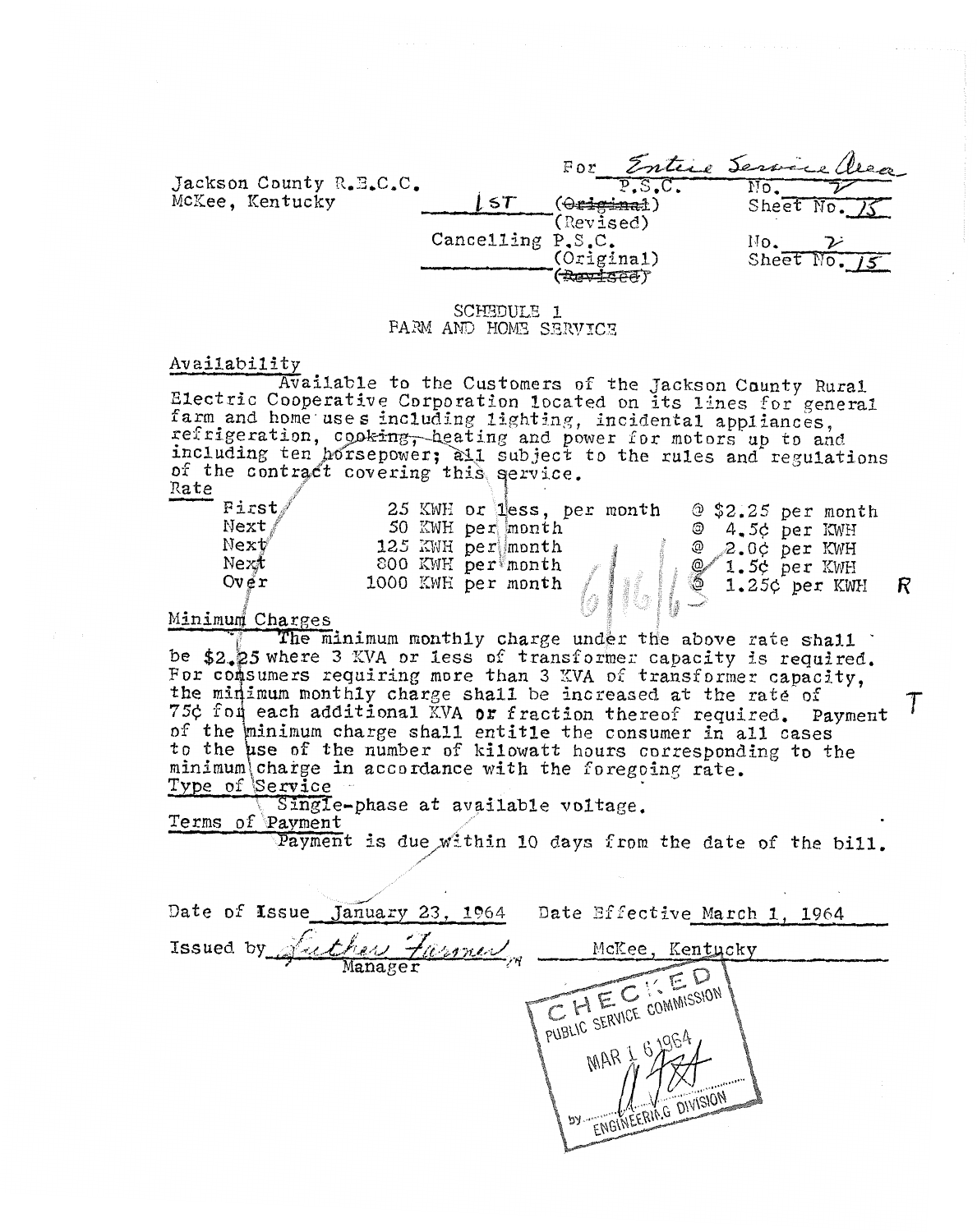

Availability<br>Available to commercial, small power, and three-phase farm customers of the Jackson County Rural Electric Cooperative Corporation located on its lines for service including lighting, incidental appliances, cooking, heating, and motors, all subject to the established rules and regulations of the Corporation covering this service. Single-phase customers having their homes on the same premises may include farm and home service on the same meter.

Service under this schedule is limited to customers whose load requirements can be **met** by a transformer having a capacity not to exceed 25 KVA, Service under this schedule is not available to seasonal customers unless otherwise provided for, Rate customers having their homes on the same premises may include farm and<br>home service on the same meter.<br>Service under this schedule is limited to customers whose<br>load requirements can be met by a transformer having a capaci

| First         | 25    |                        |  | KWH, or less, per month $\mathcal Q$ |                 | $$2.25$ per month |
|---------------|-------|------------------------|--|--------------------------------------|-----------------|-------------------|
| Next          | $75-$ | KWH per month          |  | (a)                                  | 4.5¢ per kwh    |                   |
| Next          | 900   | KWH per month          |  | `@                                   | $2.5c$ per kwh  |                   |
| Next          | 2000  | KWH per month          |  | $\infty$                             | $2.0$ c per kwh |                   |
| Over          | 3000  | KWH per month $\lVert$ |  | @                                    | $1.5$ c per kwh |                   |
| onth1v Charge |       |                        |  |                                      |                 |                   |

Ainimum Mo

The minimum monthly charge under the above rate shall be \$2.25 net where 3 KVA or less of transformer capacity is required. Each customer who  $k$  equires more than 3 KVA of transformer capacity shall pay, in addition to the above minimum, 75¢ for each additional KVA or fraction thereof required. Where the minimum charge is increased in accordance with the terms of this section, additional energy therefor may be taken in accordance with the terms of the foregoing schedule. Type of Service

Single-Phase, and three-phase where available, at available voltage.

Conditions of Service

Single-phase power service is limited to motors not in ex-<br>cess of ten horsepower. ,&'---

Motors having a rated capacity in excess of ten horsepower nust be three-phase,

Date Effective April 8, 1939

McKee, Kentucky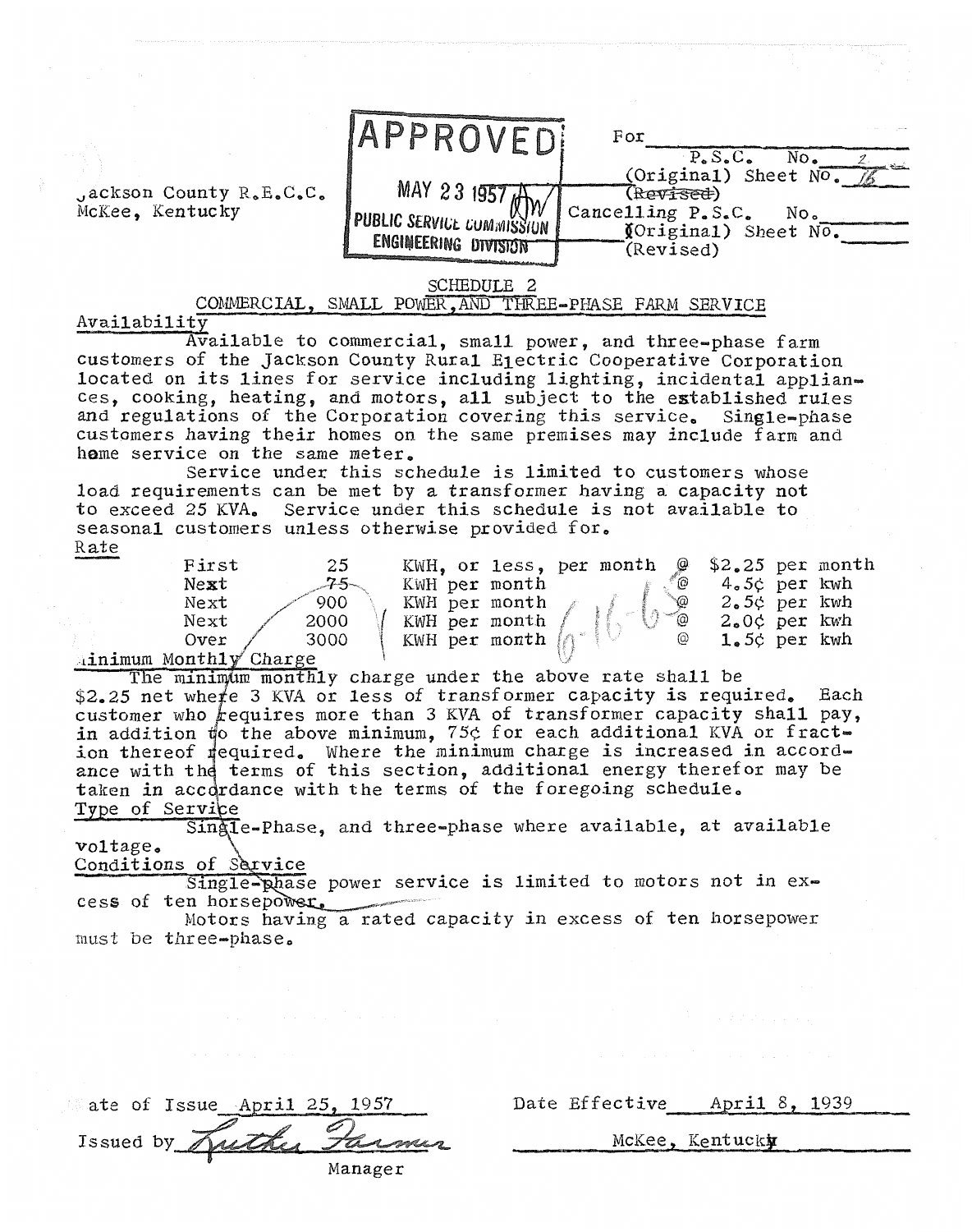

# COMMERCIAL, SMALL POWER, AND THREE-PHASE FARM SERVICE

In those cases where additional investment is required for threephase service, **it** will be rendered only after the following conditions are met:

1. The customer will give satisfactory assurance by means of a written agreement as to the character, amount, and duration of the business offered,

2. The customer will guarantee a minimum monthly bill for the threephase service which will be computed on the basis of  $1\frac{1}{2}$  per cent of the additional investment, which includes the additional cost of transformers, necessary to make three-phase service available. This minimum bill will be effective for a period of three (3) years from the date on which service commences. After this period, the regular monthly minimum charge will be effective.

ever, will the minimum bill for three-phase service<br>eviously specified "Minimum Monthly Charge."

Terms of Payment

Payment is due within 10 days from the date of the bill.

|  |  | Date of Issue April 25, 1957 |                       |
|--|--|------------------------------|-----------------------|
|  |  |                              | Issued by Kuthy James |
|  |  |                              |                       |

Date Effective April 8, 1939

McKee, Kentucky

 $\int_0^1\int_0^1\int_0^1\int_0^1\int_0^1\int_0^1\int_0^1\int_0^1\int_0^1\int_0^1\int_0^1\int_0^1\int_0^1\int_0^1\int_0^1\int_0^1\int_0^1\int_0^1\int_0^1\int_0^1\int_0^1\int_0^1\int_0^1\int_0^1\int_0^1\int_0^1\int_0^1\int_0^1\int_0^1\int_0^1\int_0^1\int_0^1\int_0^1\int_0^1\int_0^1\int_0^1\int_0$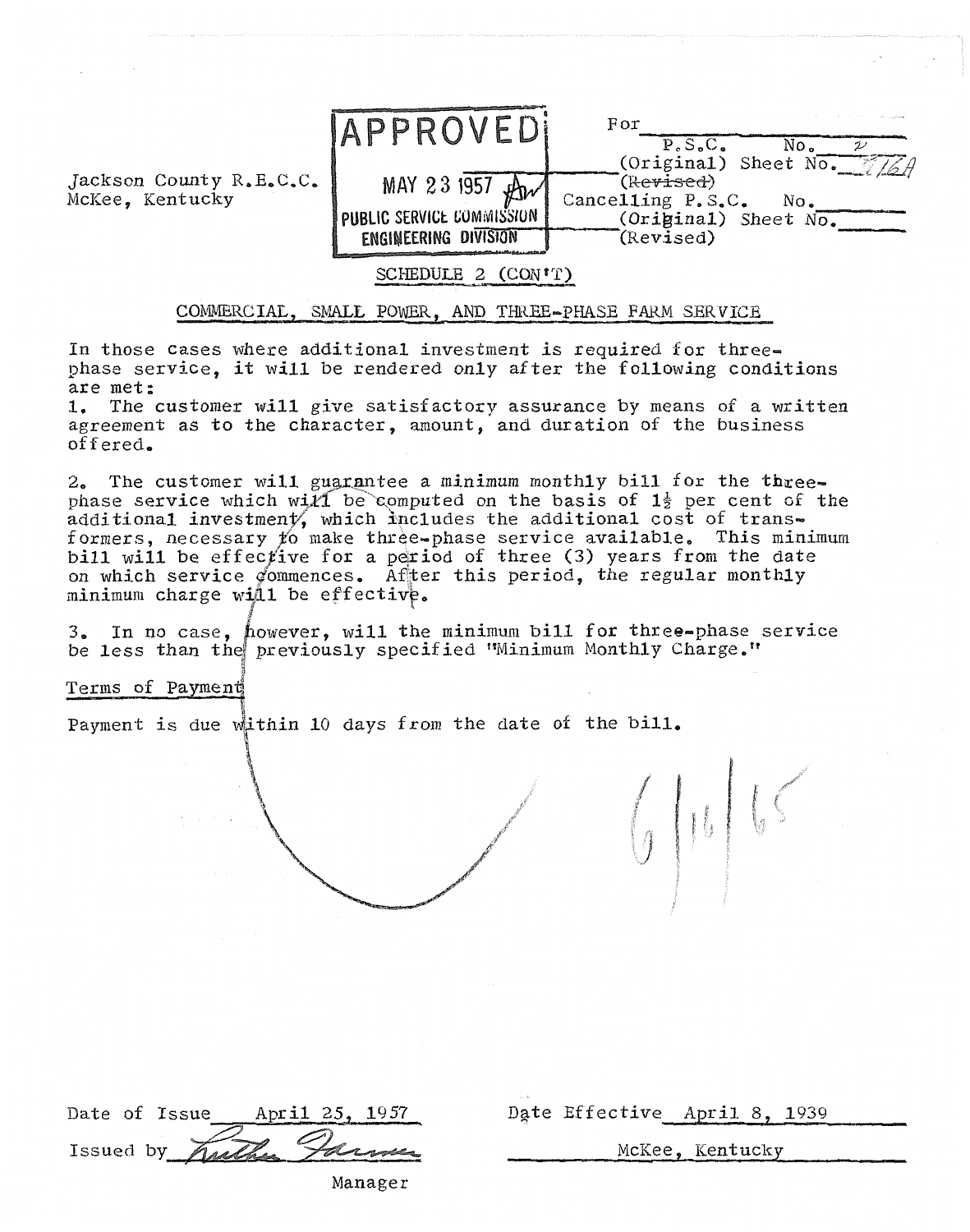

Availability<br>Available to schools, churches and community halls for all uses subject to the established rules **and** regulations of the corporation covering this class of service,

Type of Se

Single-phase at available voltage.

Note: In case three-phase service is required Schedule 2 shall apply.

| First |  | 25 kwh per month $\mathcal Q$ 9.0 $\phi$ per kwh $\mathcal Q$ 2.25 |  |  |       |
|-------|--|--------------------------------------------------------------------|--|--|-------|
| Next  |  | 50 kwh per month @ 4.5¢ per kwh                                    |  |  | 2, 25 |
| Next  |  | 925 kwh per month $\mathcal{Q}$ 2.00 per kwh                       |  |  | 18.50 |
| Over  |  | 1000 kwh pér month $\emptyset$ 1.5 $\phi$ per kwh                  |  |  |       |
|       |  |                                                                    |  |  |       |

## Minimum Charges

The minimum aphual charge under the above rate shall be \$18.00 where 3 KVA or less of transformer capacity is required. For consumers requiring more than 3 KVA of transformer capacity the minimum annual charge shall be increased for each additonal KyA or frantion thereof re event a corresponding amount of additional energy shall be included in accordance with the foregoing rate.

usage shall be rendered each month during which energy is used without regard to monthromainimum charge. If at the end of twelve months the total charges are less than the minimum annual charge, a charge for the difference shall be added to the bill for the twelfth month.

|  | Terms of Payment |  |
|--|------------------|--|
|  |                  |  |

i Payment is due within 10 days from the date of the bill.

| Date of Issue      | April 25, $/1957$ |
|--------------------|-------------------|
| Issued by $\angle$ |                   |
|                    |                   |

t F

Date Effective April 8, 1939

McKee, Kentucky